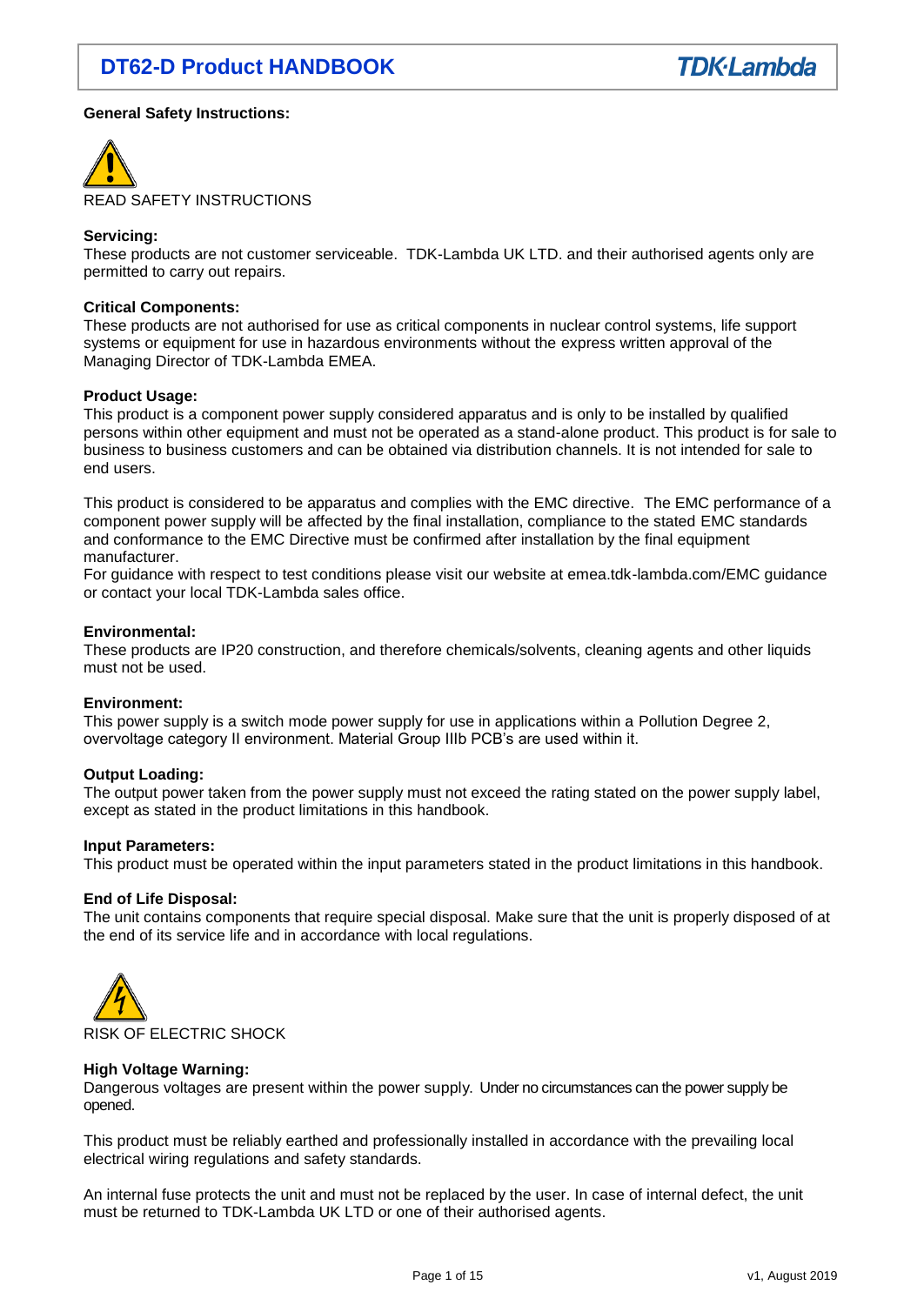



HOT SURFACE

#### **External Hot Surfaces:**

In accordance with local regulations for Health and Safety at work, manufacturers have an obligation to protect service engineers as well as users. In order to comply with this, a label must be fitted to these products which is clearly visible to service personnel accessing the overall equipment, and which legibly warns that surfaces of these products may be hot and must not be touched when the products are in operation.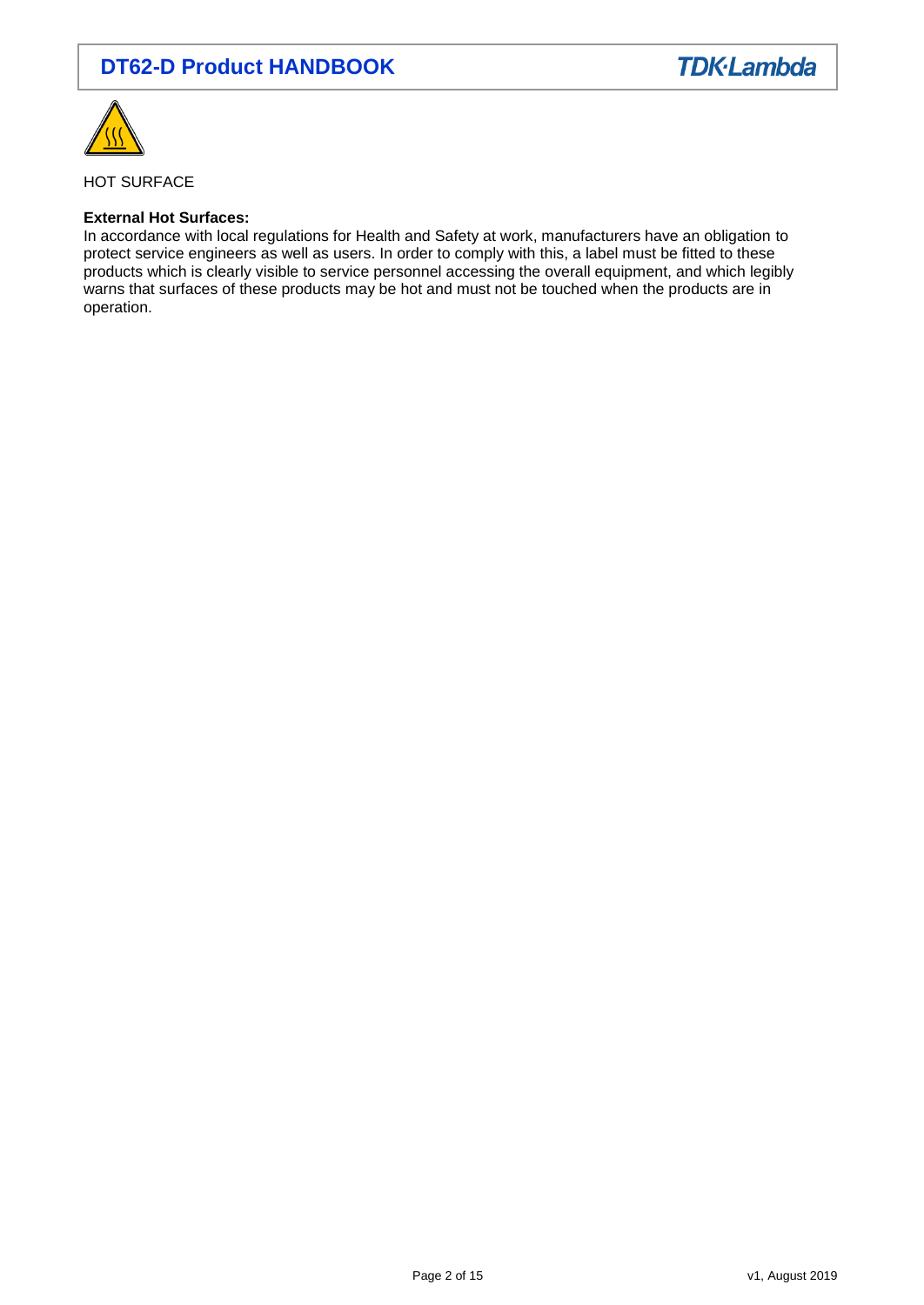## **Allgemeine Sicherheitsvorschriften:**



LESEN SIE DIE SICHERHEITSVORSCHRIFTEN

## **Wartung:**

Diese Produkte können nicht durch den Kunden gewartet werden. Nur TDK-Lambda UK LTD. und deren zugelassene Vertriebshändler sind zur Durchführung von Reparaturen berechtigt.

#### **Kritische Komponenten:**

Diese Produkte sind nicht für die Verwendung als kritische Komponenten in nuklearen Kontrollsystemen, Lebenserhaltungssystemen oder Geräten in gefährlichen Umgebungen geeignet, sofern dies nicht ausdrücklich und in Schriftform durch den Geschäftsführer von TDK-Lambda EMEA genehmigt wurde.

#### **Produktverwendung:**

Dieses Produkt ist als eine Stromversorgungs-Baugruppe / Stromversorgungs-Einheit zu betrachten und es darf nur von qualifiziertem Personal in andere Geräte eingebaut werden und es darf NICHT als eigenständiges Gerät ("Stand-Alone") betrieben werden. Dieses Produkt ist für den Verkauf an Geschäftskunden entwickelt worden und es kann über Distributionskanäle bezogen werden. Es ist NICHT für den Verkauf an Endkunden gedacht und konzipiert.

Dieses Produkt ist als Gerät zu betrachten and entspricht der EMV Direktive. Das EMV-Verhalten eines Einbau-Netzteiles wird von der Einbausituation im Endgerät beeinflusst. Die Übereinstimmung mit den angegebenen EMV-Normen und die Erfüllung der EMV-Richtlinie muß nach dem Einbau vom Endgerätehersteller nachgewiesen werden.

Für Hinweise zum Prüfaufbau besuchen Sie bitte unsere Website auf [emea.tdk-lambda.com/EMC](http://emea.tdk-lambda.com/EMC) Anwendungshinweise oder kontaktieren Sie Ihr lokales TDK-Lambda Vertriebsbüro.

#### **Umwelt:**

Diese Produkte sind IPX0, aus diesem Grund dürfen keine Chemikalien/Lösungsmittel, Reinigungsmittel und andere Flüssigkeiten verwendet werden.

#### **Umgebung:**

Dieses Netzteil ist ein Schaltnetzteil zur Verwendung in einer Umgebung mit einem Verschmutzungsgrad 2, Überspannungskategorie II. Materialgruppe IIIb mit darin verwendeten PCBs.

#### **Ausgangsstrom:**

Der Ausgangsstrom des Netzteiles darf die Leistung, die auf dem Label des Netzteiles vermerkt ist, nur dann überschreiten, wenn dies in den Produktgrenzen dieses Handbuches ausgezeichnet ist.

#### **Eingangsparameter:**

Dieses Produkt muss innerhalb der Eingangsparameter, die in den Produktgrenzen dieses Handbuches angegeben sind, betrieben werden.

#### **Entsorgung am Ende der Betriebszeit:**

Das Gerät enthält Komponenten die unter Sondermüll fallen. Das Gerät muss am Ende der Betriebszeit ordnungsgemäß und in Übereinstimmung mit den regionalen Bestimmungen entsorgt werden.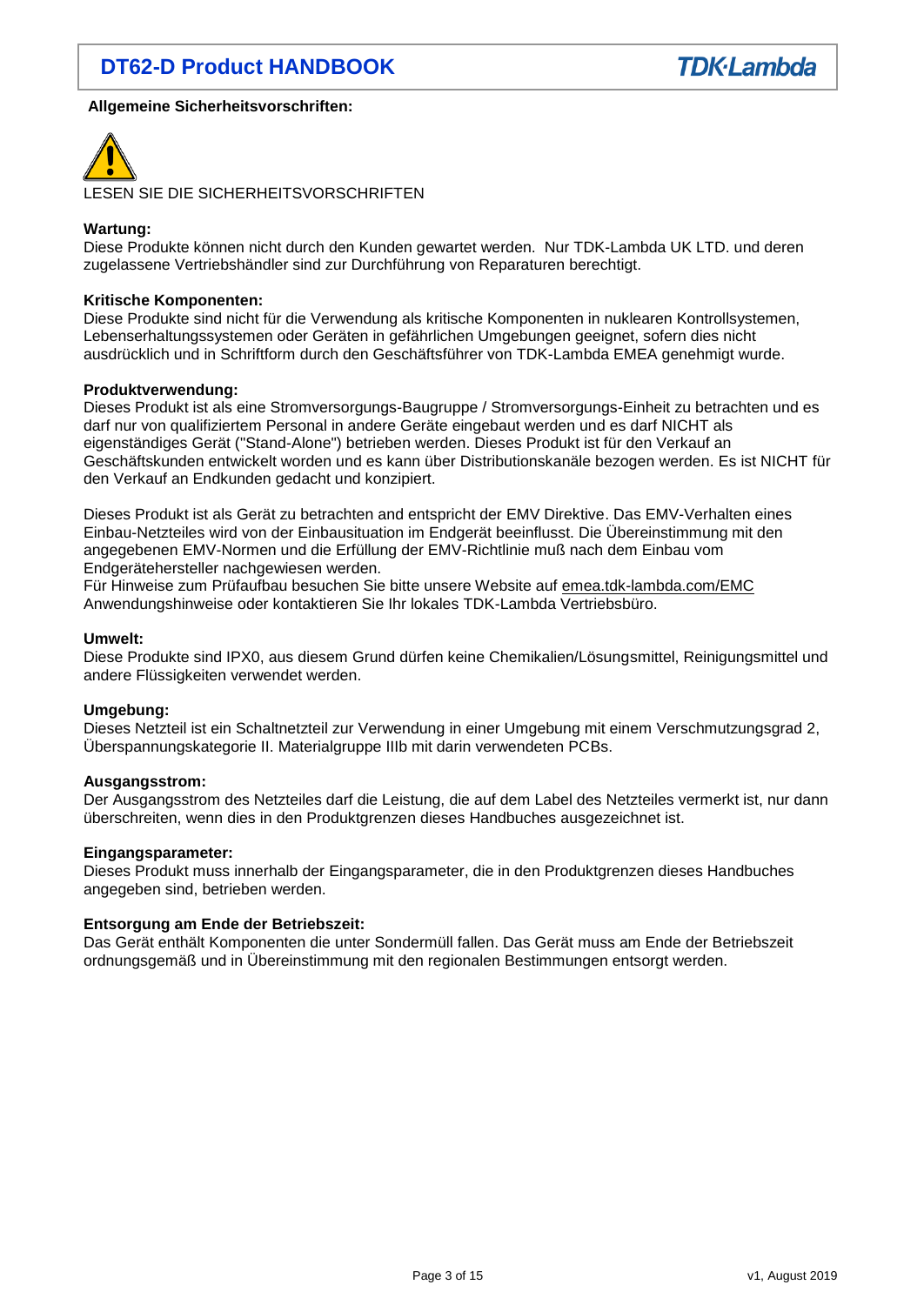## **NUR AC-DC PRODUKTE**



#### **Hochspannungswarnung:**

Innerhalb des Netzteiles gibt es gefährliche Spannungen**.** Der Elektroinstallateur muss das Wartungspersonal vor versehentlichem Kontakt mit den gefährlichen Spannungen im Endgerät schützen.

Dies Produkt muss sicher geerdet und von qualifiziertem Personal in Übereinstimmung mit den gültigen regionalen Bestimmungen zu Verdrahtungen sowie den Sicherheitsstandards installiert werden.

Eine interne Sicherung schützt das Gerät und darf durch den Benutzer nicht ausgetauscht werden. Im Fall von internen Defekten muss das Gerät an TDK-Lambda UK LTD oder einen der autorisierten Vertriebshändler zurückgeschickt werden.



## **Äußere heiße Oberflächen:**

In Übereinstimmung mit den regionalen Bestimmungen für Gesundheit und Sicherheit bei der Arbeit ist der Hersteller für den Schutz von Wartungspersonal und Benutzern verantwortlich. Um diesen Bestimmungen gerecht zu werden, muss auf den Produkten ein Label angebracht werden, das deutlich sichtbar für das Wartungspersonal mit Zugriff auf die gesamte Anlage ist, und das gut lesbar auf die eventuell heiße Oberfläche des Gerätes hinweist und das Berühren des Produktes in Betrieb untersagt.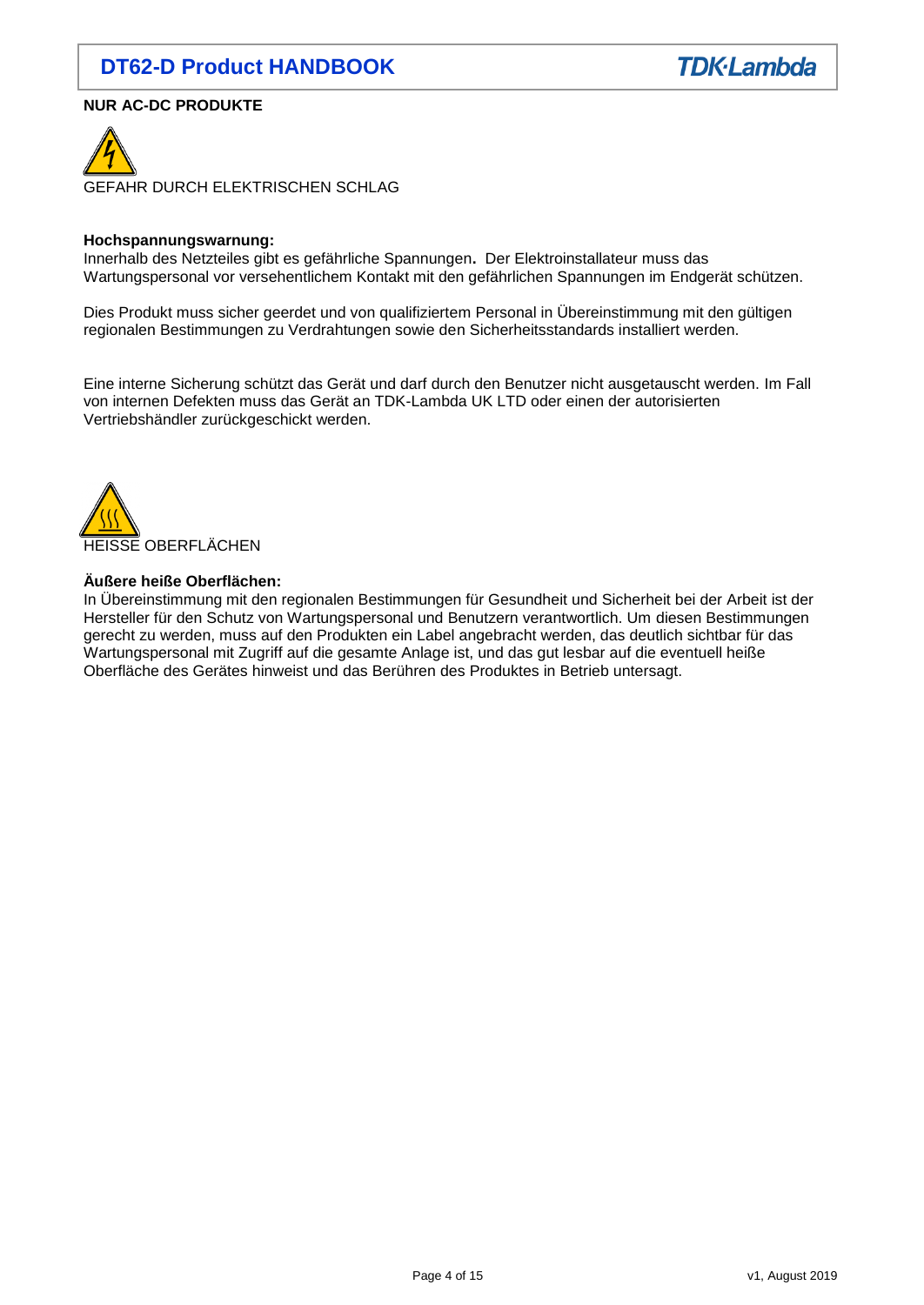## **Consignes de sécurité générale:**



## **Entretien:**

Ces produits ne peuvent pas être réparés par le client. Seul, TDK-Lambda UK LTD et ses agents agréés sont autorisés à effectuer des réparations.

#### **Composants critiques:**

Ces produits ne doivent pas être utilisés en tant que composants critiques dans des systèmes de commande nucléaire, dans des systèmes de sauvetage ou dans des équipements utilisés dans des environnements dangereux, sans l'autorisation écrite express du directeur général de TDK-Lambda EMEA.

#### **Utilisation du produit:**

Ce produit est une alimentation considérée comme un appareil devant être installé par des personnes qualifiées, dans un autre équipement. Il ne doit pas être utilisé en tant que produit fini. Ce produit est destiné à la vente entre entreprises et peut être obtenu via des canaux de distribution. Il n'est pas prévu à la vente pour les particuliers.

Ce produit considéré comme un appareil conforme à la directive CEM. La performance CEM d'une alimentation considérée comme un composant d'un équipement sera affectée par l'équipement final, la conformité aux normes CEM énoncée et la conformité à la directive CEM doivent être confirmées après installation de l'alimentation par le fabricant de l'équipement final.

Pour obtenir des conseils concernant nos conditions d'essai, veuillez consulter notre site Web à l'adresse emea.tdk-lambda.com/EMC ou contacter votre bureau de vente local TDK-Lambda.

#### **Environnement:**

Ces produits sont IPX0, et donc on ne doit pas utiliser des produits chimiques/solvants, des produits de nettoyage et d'autres liquides.

#### **Environnement:**

Cette alimentation fonctionne en mode commutation pour utilisation dans des applications fonctionnant dans un environnement avec Pollution Degré 2 et catégorie surtension II. Elle utilise des cartes de circuits imprimés (PCB) Groupe IIIb.

#### **Intensité soutirée:**

L'intensité soutirée de l'alimentation ne doit pas dépasser l'intensité nominale marquée sur la plaque signalétique, sauf indications contraires dans les limitations du produit dans ce manuel.

#### **Paramètres d'entrée:**

Ce paramètre doit être utilisé à l'intérieur des paramètres d'entrée indiqués dans les limitations du produit dans ce manuel.

## **Elimination en fin de vie:**

L'alimentation contient des composants nécessitant des mesures spéciales pour leur élimination. Vérifiez que cette alimentation est éliminée correctement en fin de vie utile et conformément aux réglementations locales.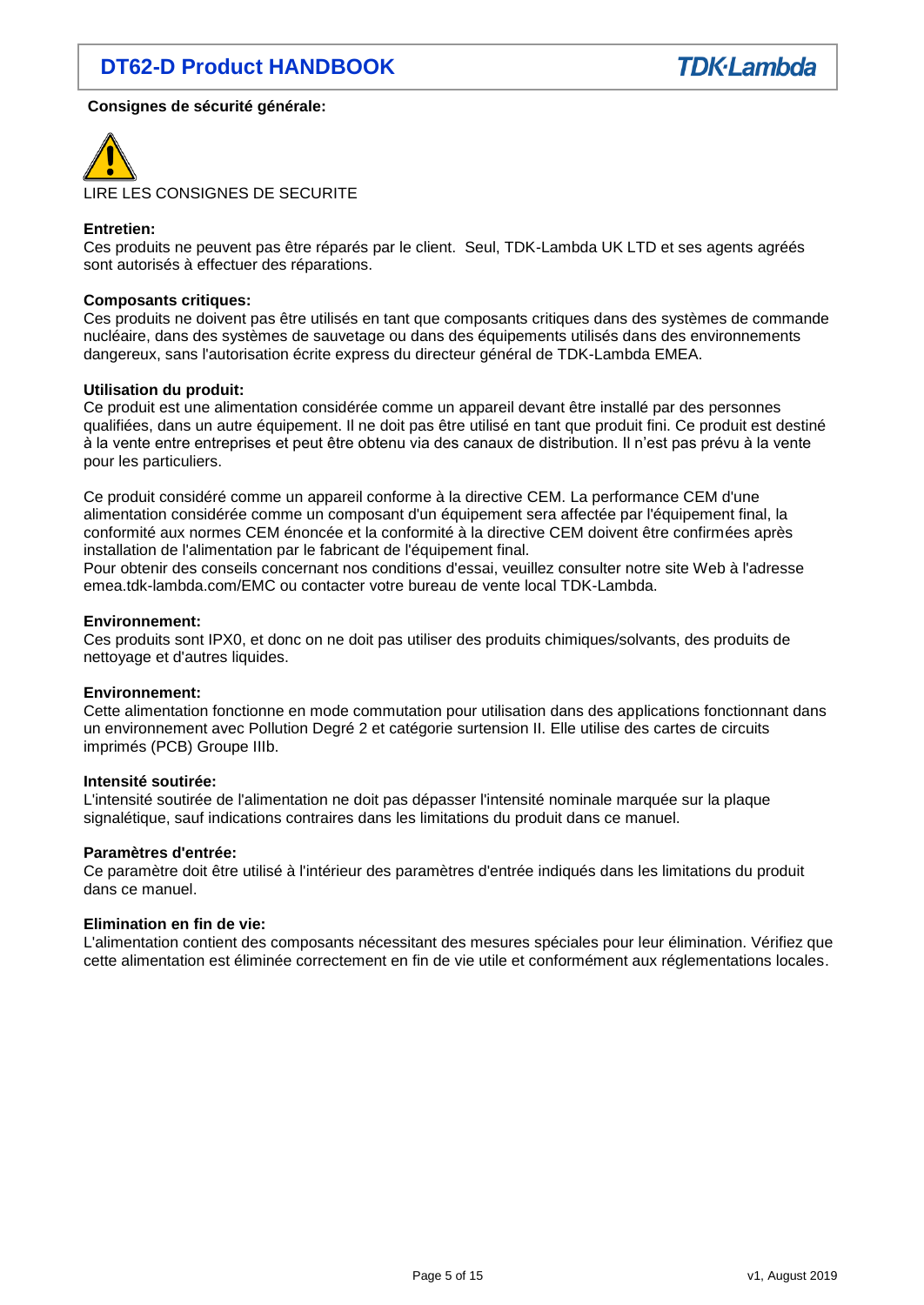## **PRODUITS AC-DC SEULEMENT**



#### **Attention-Danger haute tension:**

Des tensions dangereuses sont présentes dans l'alimentation. L'installateur doit protéger le personnel d'entretien contre un contact involontaire avec ces tensions dangereuses dans l'équipement final.

Ce produit doit être raccordé à une terre fiable et installé par des professionnels en respectant les réglementations locales de câblages électriques en vigueur et les normes de sécurité.

Un fusible interne protège le module et ne doit pas être remplacé par l'utilisateur. En cas de défaut interne, le module doit être renvoyé à TDK-Lambda UK LTD ou l'un de ses agents agréés.



#### **Surfaces chaudes extérieures:**

Conformément aux réglementations locales concernant la santé et la sécurité sur les lieux de travail, les fabricants doivent protéger les techniciens d'entretien et les utilisateurs. Pour cela, une plaque signalétique doit être installée sur ces produits, et cette plaque doit être bien visible pour les techniciens d'entretien intervenant sur l'équipement, et elle doit indiquer de manière bien visible que les surfaces de ces produits peuvent être chaudes et qu'elles ne doivent pas être touchées lorsque les produits fonctionnent.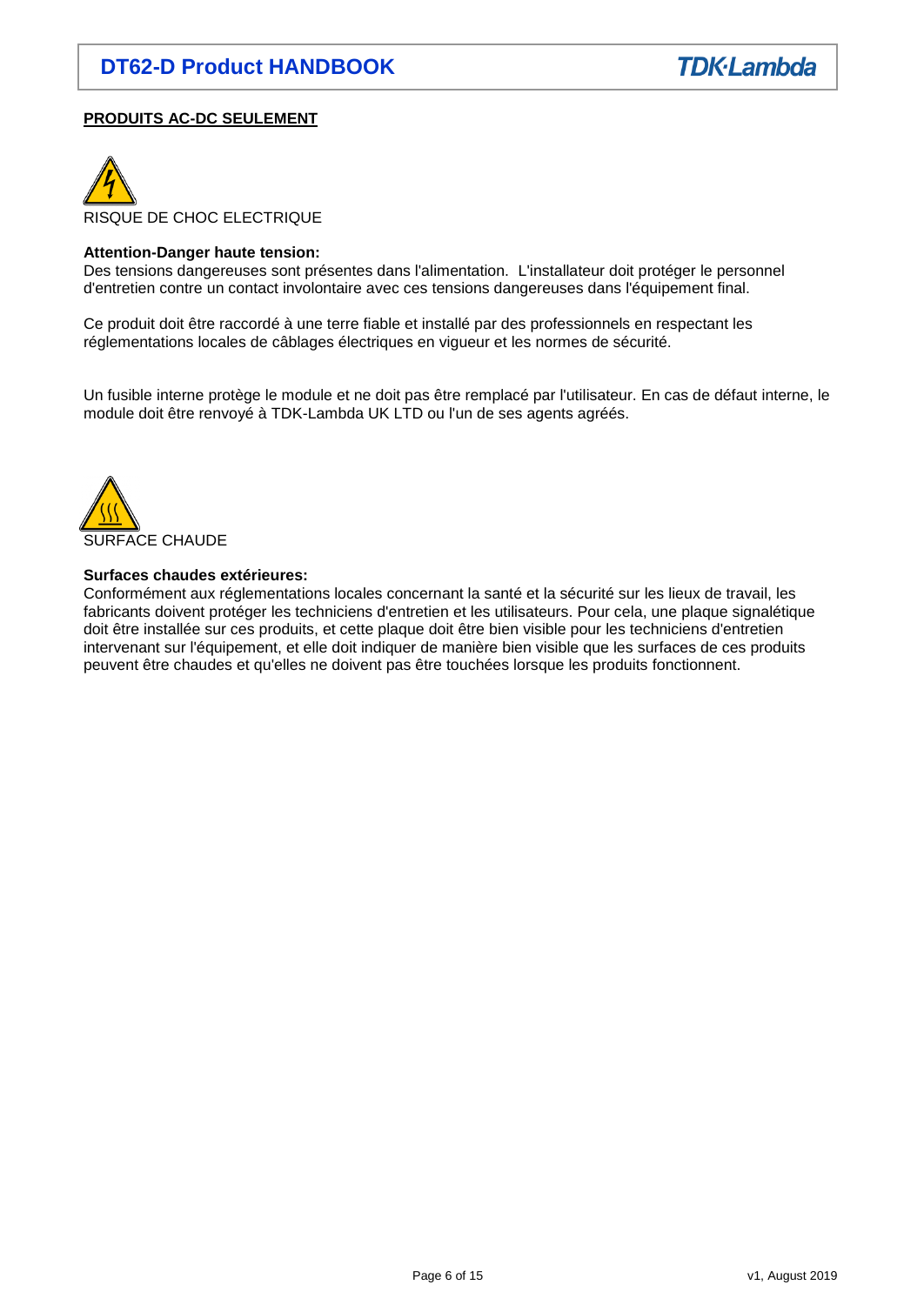

#### **Norme generali di sicurezza:**



#### **Manutenzione:**

Il cliente non può eseguire alcuna manutenzione su questi prodotti. L'esecuzione delle eventuali riparazioni è consentita solo a TDK-Lambda UK LTD e ai suoi agenti autorizzati.

#### **Componenti critici:**

Non si autorizza l'uso di questi prodotti come componenti critici all'interno di sistemi di controllo nucleari, sistemi necessari alla sopravvivenza o apparecchiature destinate all'impiego in ambienti pericolosi, senza l'esplicita approvazione scritta dell'Amministratore Delegato di TDK-Lambda EMEA.

## **Uso dei prodotti:**

Questo prodotto è un alimentatore professionale componente considerato apparato e come tale deve essere installato da qualificato personale all'interno di altre apparecchiature e non deve essere utilizzato come prodotto indipendente. Questo prodotto è vendibile solo ad utilizzatori e compratori professionali, attraverso i vari canali di distribuzione. Questo prodotto non è inteso per la vendita al dettaglio o agli utilizzatori finali.

Questo prodotto è da considerarsi come apparato e conforme con la direttiva EMC. Le prestazioni EMC di un alimentatore utilizzato come componente di un'apparecchiatura saranno influenzate dal montaggio finale, la conformità alle norme EMC indicate e la conformità alla direttiva EMC dovranno essere confermata dopo l'installazione dell'alimentatore da parte del produttore dell'apparecchiatura finale.

Per indicazioni riguardanti le condizioni di test si prega di visitare il nostro sito web all'indirizzo emea.tdklambda.com/EMC o contattare l'ufficio vendite TDK-Lambda locale.

#### **Condizioni ambientali:**

Questi prodotti sono classificati come IPX0, dunque non devono essere utilizzati sostanze chimiche/solventi, prodotti per la pulizia o liquidi di altra natura.

#### **Ambiente:**

Questo prodotto è un alimentatore a commutazione, destinato all'uso in applicazioni rientranti in ambienti con le seguenti caratteristiche: Livello inquinamento 2, Categoria sovratensione II. Questo prodotto contiene schede di circuiti stampati in materiali di Gruppo IIIb.

#### **Carico in uscita:**

La potenza in uscita ottenuta dall'alimentatore non deve superare la potenza nominale indicata sulla targhetta dell'alimentatore, fatto salvo dove indicato nei limiti per i prodotto specificati in questo manuale.

#### **Parametri di alimentazione:**

Questo prodotto deve essere utilizzato entro i parametri di alimentazione indicati nei limiti per il prodotto, specificati in questo manuale.

#### **Smaltimento:**

L'unità contiene componenti che richiedono procedure speciali di smaltimento. Accertarsi che l'unità venga smaltita in modo corretto al termine della vita utile e nel rispetto delle normative locali.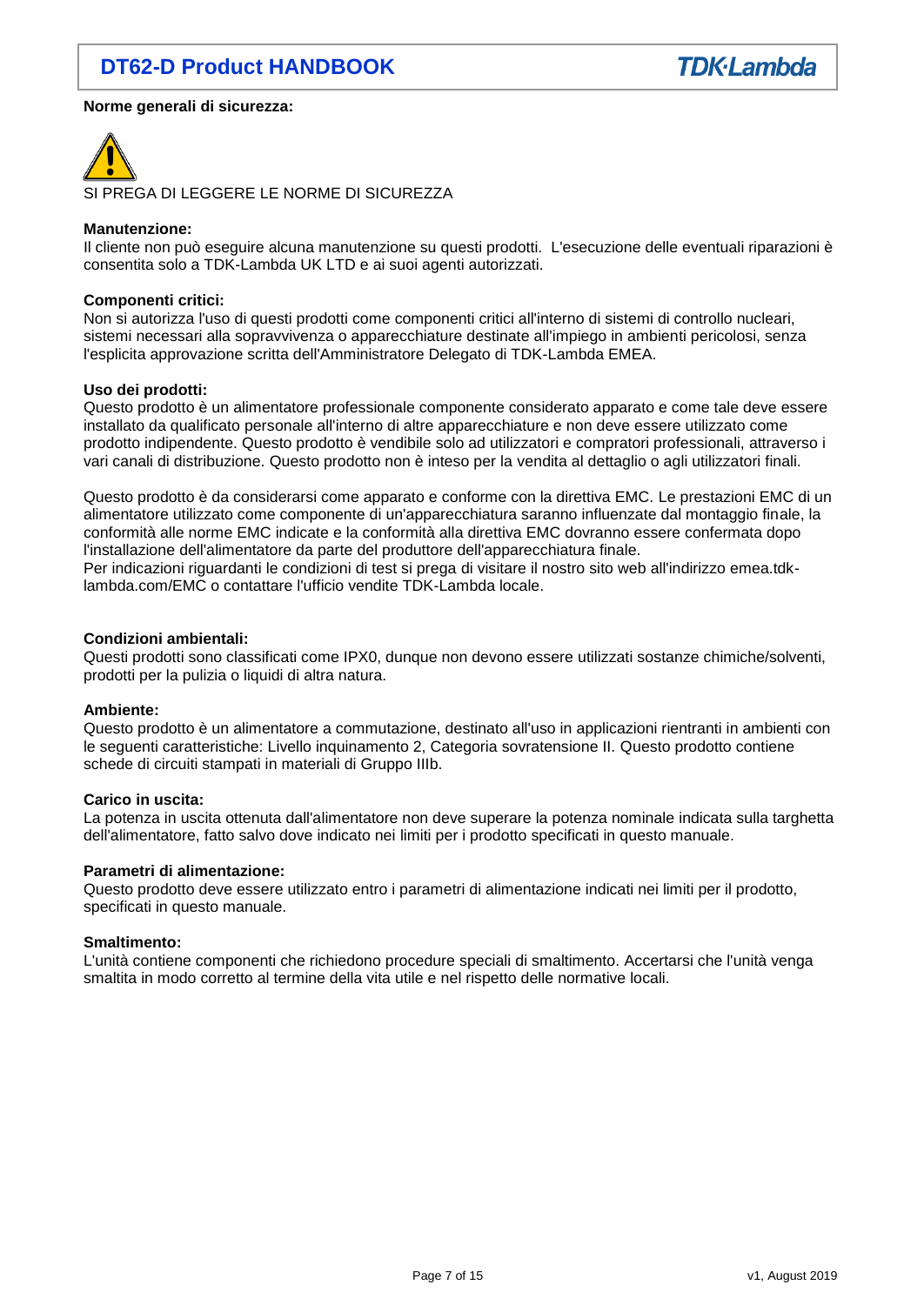

## **SOLO PER I PRODOTTI A CA-CC**



#### **Avvertimento di alta tensione:**

All'interno dell'alimentatore sono presenti tensioni pericolose. Gli installatori professionali devono proteggere il personale di manutenzione dal rischio di contatto accidentale con queste tensioni pericolose all'interno dell'apparecchiatura finale.

Questo prodotto deve essere messo a terra in modo affidabile e installato in modo professionale, nel rispetto delle norme di sicurezza e dei regolamenti vigenti in ambito locale in materia di collegamenti elettrici.

Un fusibile interno protegge l'unità e non deve essere sostituito dall'utente. Nell'eventualità di un difetto interno, restituire l'unità a TDK-Lambda UK LTD o a uno dei suoi agenti autorizzati



#### **Superfici esterne calde:**

Coerentemente con le norme locali in materia di salute & sicurezza professionali, i produttori sono tenuti a salvaguardare i tecnici di manutenzione, e inoltre gli utenti. Per far fronte a tali obblighi, i prodotti devono presentare una targhetta, chiaramente visibile al personale di manutenzione che accede all'apparecchiatura nel complesso e che risulti inoltre leggibile e avverta gli addetti del rischio che le superfici di questi prodotti possono scottare e non vanno toccate con i prodotti in funzione.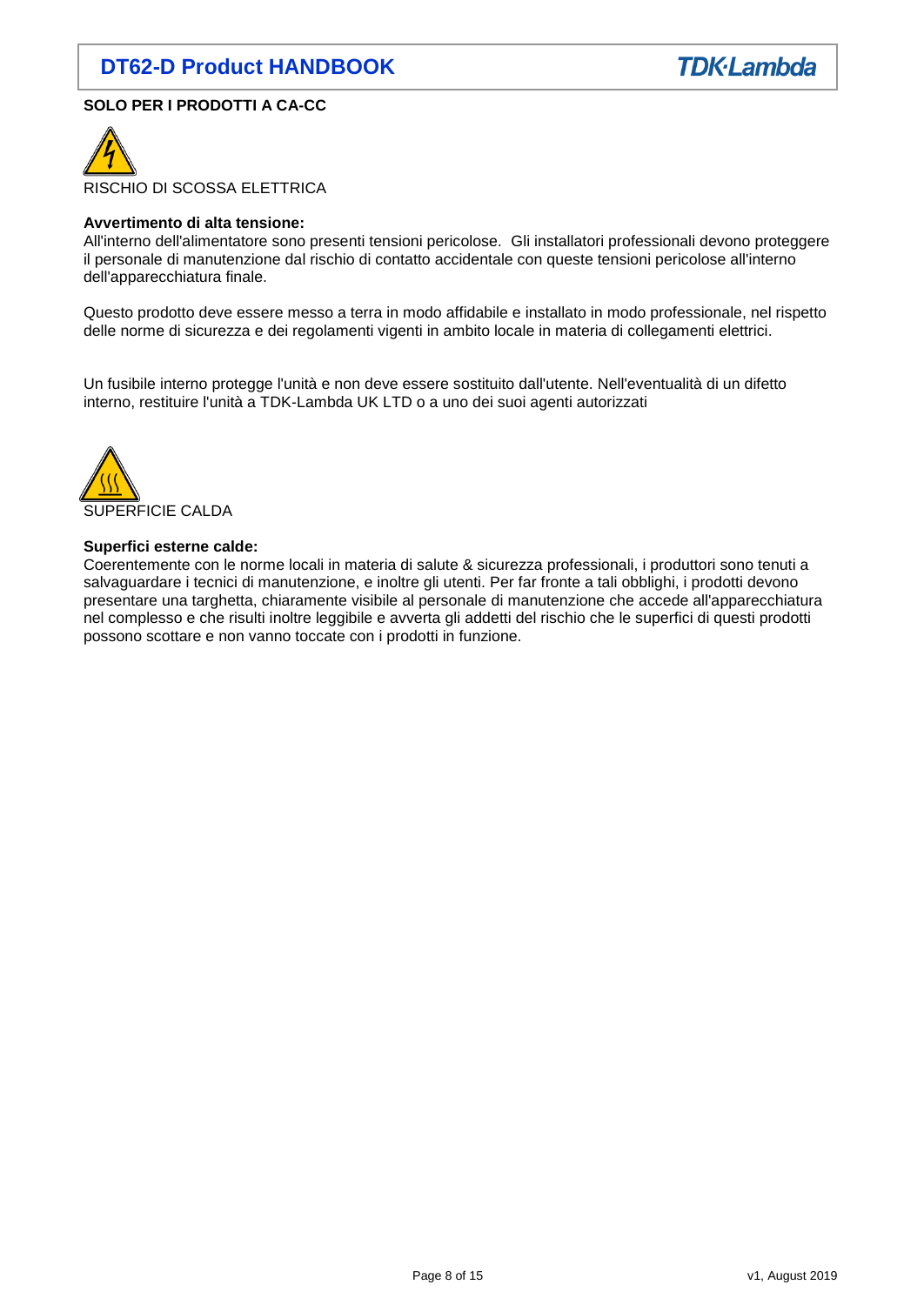

#### **Instrucciones generales de seguridad:**



#### **Servicio:**

Estos productos no pueden ser reparados por los clientes. TDK-Lambda UK LTD. y sus agentes autorizados son los únicos que pueden llevar a cabo las reparaciones.

#### **Componentes fundamentales:**

Estos productos no pueden ser utilizados como componentes fundamentales en sistemas de control nuclear, sistemas de soporte vital o equipos a utilizar en entornos peligrosos sin el consentimiento expreso por escrito del Director General de TDK-Lambda EMEA.

#### **Uso de los productos:**

Este producto es un aparato considerado fuente de alimentación y sólo para ser instalado por personas cualificadas dentro de otros equipos y no debe ser operado como un producto independiente . Este producto está a la venta entre profesionales y se puede obtener a través de los canales de distribución . No está destinado para la venta a los usuarios finales .

Este producto es considerado un producto electrónico y cumple con la directiva EMC. El rendimiento de CEM del suministro eléctrico de un componente se verá afectado por la instalación final; el fabricante del equipo final debe confirmar el cumplimiento de las normas CEM establecidas y la conformidad con la Directiva CEM después de la instalación.

Si desea orientación sobre las condiciones de prueba, visite nuestro sitio web en emea.tdk-lambda.com/EMC guidance o póngase en contacto con la oficina de ventas local de TDK-Lambda.

#### **Medioambiental:**

Estos productos son IPX0 y, por tanto, no pueden utilizarse sustancias químicas/disolventes, agentes de limpieza ni otros líquidos.

#### **Medio ambiente:**

Esta fuente de alimentación es una fuente de alimentación de modo conmutado a utilizar en aplicaciones dentro de un entorno con un Grado de contaminación 2 y una Categoría de sobretensión II. En él se utilizan policloruros de bifenilo del Grupo de materiales IIIb.

#### **Carga de salida:**

La potencia de salida tomada de la fuente de alimentación no puede sobrepasar el valor nominal indicado en la etiqueta de la fuente de alimentación, excepto en los casos indicados en las limitaciones del producto en este manual.

#### **Parámetros de entrada:**

Este producto debe ser utilizado dentro de los parámetros de entrada indicados en las limitaciones del producto en este manual.

#### **Desecho de la unidad:**

La unidad contiene componentes que deben ser desechados de una manera especial. Asegúrese de desechar correctamente la unidad al final de su vida útil y conforme a las normas locales vigentes.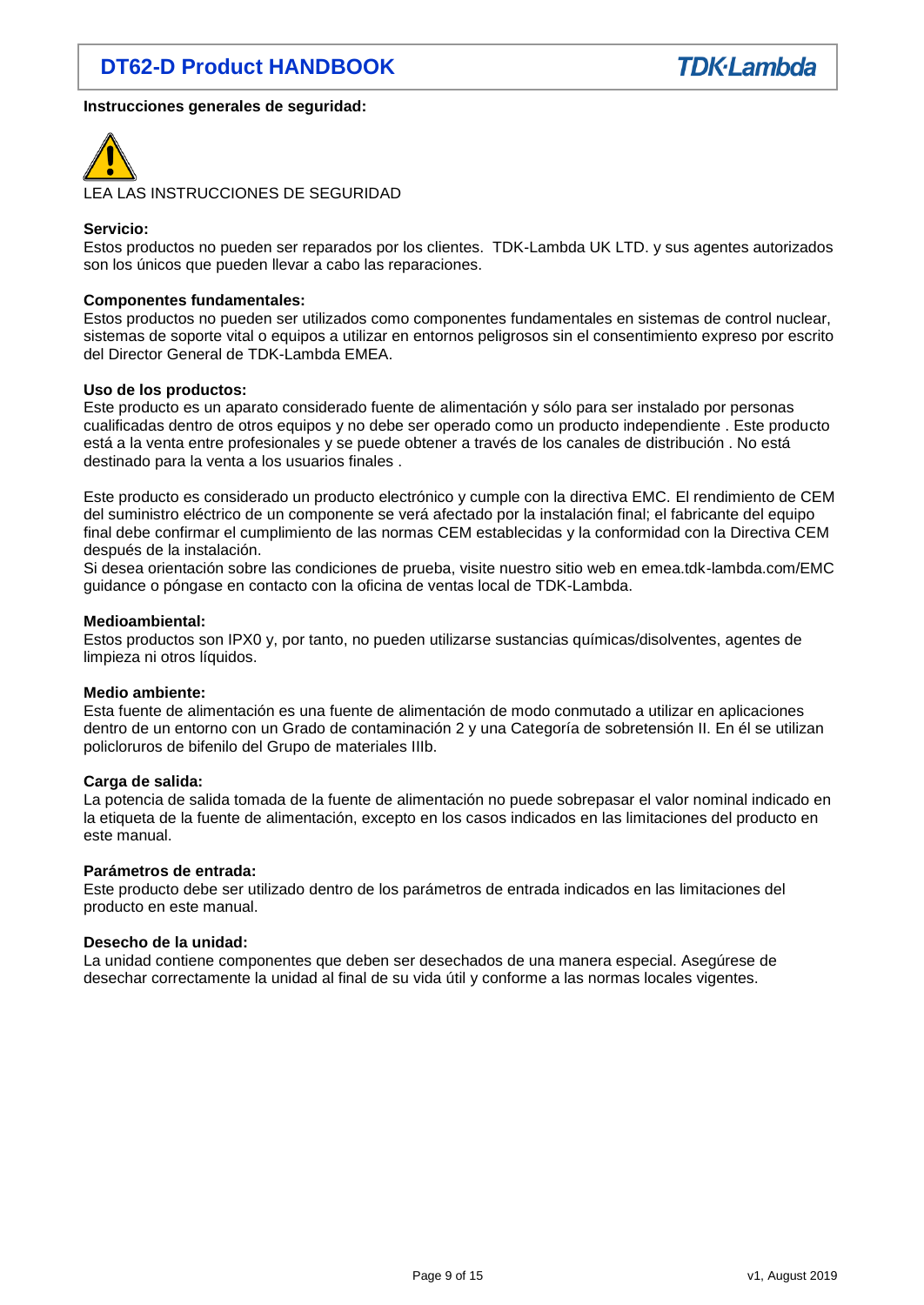

## **SÓLO PRODUCTOS CA-CC**



PELIGRO DE DESCARGAS ELÉCTRICAS

#### **Advertencia de alta tensión:**

En esta fuente de alimentación hay tensiones peligrosas. El instalador profesional debe proteger al personal de servicio contra cualquier contacto accidental con estas tensiones peligrosas en el equipo final.

Este producto se puede conectar de forma fiable a tierra e instalar profesionalmente de conformidad con las regulaciones locales para los cableados eléctricos y las normas de seguridad vigentes.

Un fusible interno protege la unidad y este no debe ser nunca reemplazado por el usuario. En caso de existir algún defecto interno, la unidad debe ser enviada a TDK-Lambda UK LTD o a uno de sus agentes autorizados.



#### **Superficies externas calientes:**

Según las normas locales relativas a la Salud y Seguridad en el trabajo, los fabricantes están obligados a proteger a los ingenieros de servicio además de a los usuarios. Para que esto se cumpla, debe colocarse una etiqueta en estos productos que pueda ser vista claramente por el personal de servicio que accede al equipo general, y con advertencias legibles de que las superficies de estos productos pueden estar calientes y no deben tocarse cuando los productos se encuentran en funcionamiento.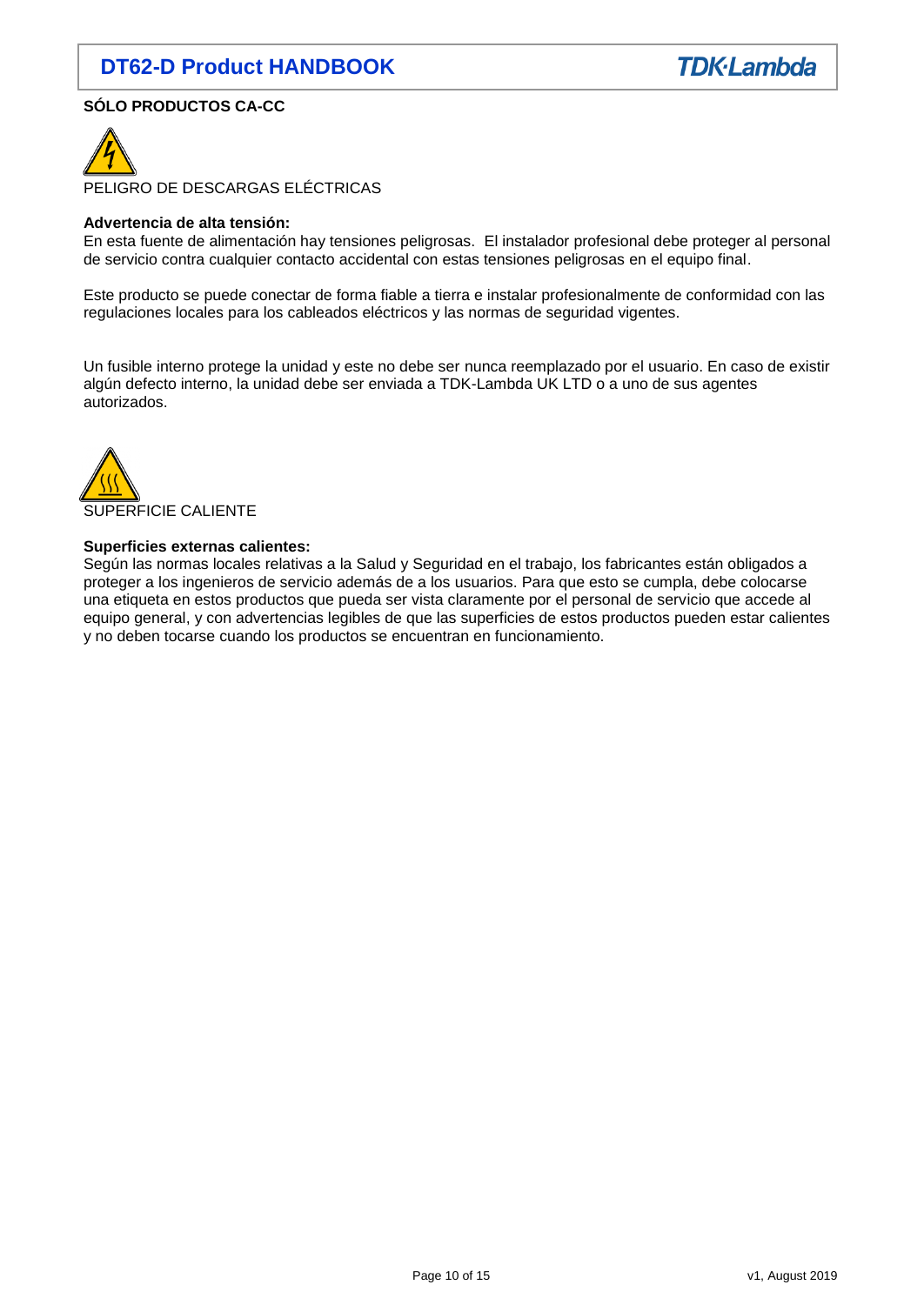## **Instruções gerais de segurança:**



### **Manutenção:**

Estes produtos não são podem ser submetidos a manutenção por parte do cliente. Apenas a TDK-Lambda UK LTD e os seus agentes autorizados têm permissão para realizar reparações.

#### **Componentes essenciais:**

Não é autorizada a utilização destes produtos como componentes essenciais de sistemas de controlo nuclear, sistemas de suporte de vida ou equipamento para utilização em ambientes perigosos sem a expressa autorização por escrito do Director-Geral da TDK-Lambda EMEA.

#### **Utilização do produto:**

Este produto é uma alimentaçao considerado com um aparelho para ser instalado por pessoas qualificadas em outros equipamentos. Não deve ser usado como um produto acabado. Este produto é destinado para venda entre as empresas e pode ser obtido através de canais de distribuição. Não se destina à venda aos particulares.

Este produto considerado com um aparelho de acordo com a directiva CEM. O desempenho EMC da fonte de alimentação de um componente será afetado pela instalação final. Após a instalação, o fabricante do equipamento final tem de confirmar a conformidade com as normas EMC indicadas e a conformidade com a Diretiva EMC.

Para obter orientação relativamente às condições de teste, visite o nosso website, em emea.tdklambda.com/EMC guidance, ou contacte o seu escritório de vendas local da TDK-Lambda.

#### **Ambiental:**

Estes produtos são IPX0 e, como tal, não se devem utilizar químicos/solventes, agentes de limpeza e outros líquidos.

#### **Ambiente:**

Esta fonte de alimentação é uma fonte de alimentação do modo de comutação para utilização em aplicações com um Nível de Poluição 2 e ambientes da categoria de sobretensão II. São utilizadas placas de circuitos impressos do grupo de materiais IIIb.

#### **Carga de saída:**

A potência de saída extraída da fonte de alimentação não deve exceder a classificação assinalada na etiqueta da fonte de alimentação, excepto quando indicado nas limitações do produto neste guia.

#### **Parâmetros de entrada:**

Este produto deve ser utilizado dentro dos parâmetros de entrada indicados nas limitações do produto neste guia.

#### **Eliminação no fim de vida:**

A unidade contém componentes que necessitam de procedimentos especiais de eliminação. Certifique-se de que a unidade é devidamente eliminada no fim da sua vida útil e que tal é feito em conformidade com os regulamentos locais.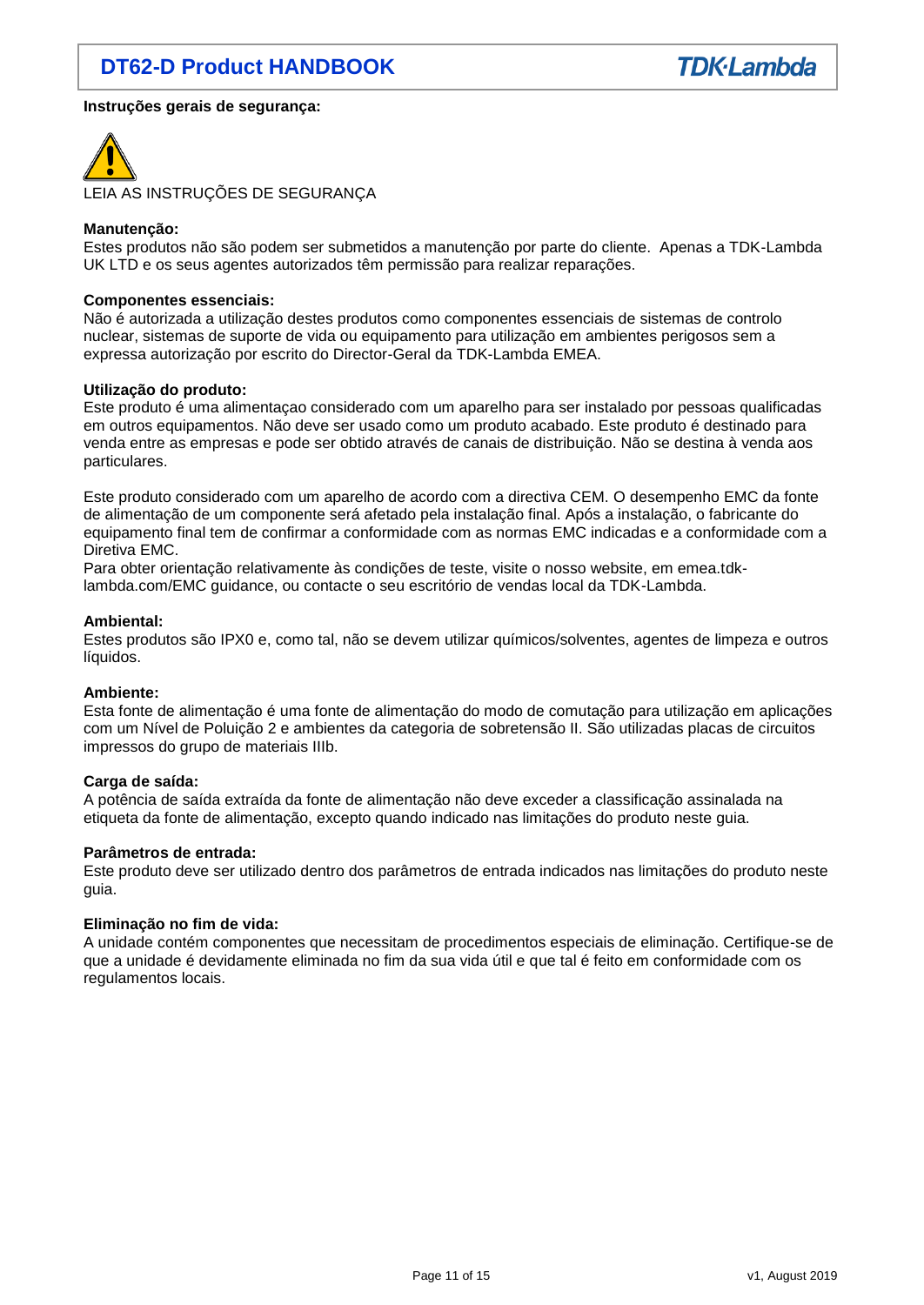

## **APENAS PRODUTOS CA-CC**



#### **Aviso de alta tensão:**

Estão presentes tensões perigosas dentro da fonte de alimentação. O profissional que realizar a instalação deve proteger o pessoal de assistência contra contactos inadvertidos com estas tensões perigosas do equipamento final.

Este produto deve ser ligado à terra de forma fiável e instalado por um profissional, de acordo com as normas de segurança e os regulamentos locais vigentes em relação a cablagens eléctricas.

Existe um fusível interno que protege a unidade e que não deve ser substituído pelo utilizador. Em caso de defeito interno, a unidade deve ser devolvida à TDK-Lambda UK LTD ou a um dos seus agentes autorizados.



## **Superfícies quentes externas:**

Segundo com os regulamentos locais sobre saúde e segurança no local de trabalho, os fabricantes têm a obrigação de proteger os técnicos de manutenção, bem como os utilizadores. De forma a respeitar este regulamento, estes produtos deverão ter uma etiqueta que seja facilmente visível ao pessoal de assistência que aceda ao equipamento em geral, e que alerte, de forma legível, para o facto de as superfícies destes produtos poderem estar quentes, não devendo ser tocadas quando os produtos estão em funcionamento.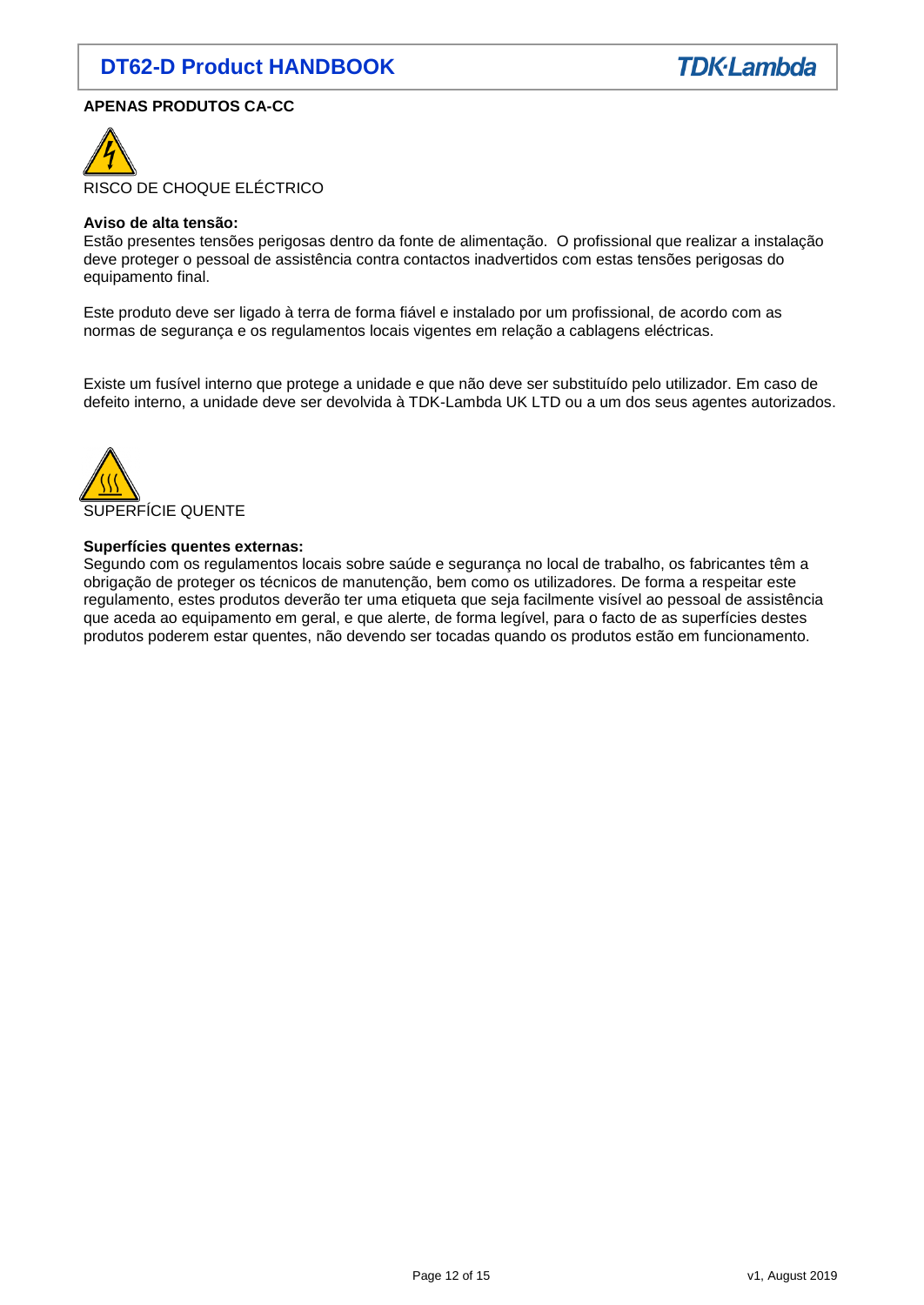#### **Special Instructions**

#### **WARNING: No modification of this product is allowed.**

If the equipment is used in a manner not specified by the manufacturer, the protection provided by the equipment may be impaired.

## **Environmental Specifications:**

| <b>Description</b>      | <b>Operation</b>                                       | Storage                           |  |
|-------------------------|--------------------------------------------------------|-----------------------------------|--|
| Use                     | Indoor                                                 | ۰                                 |  |
| Temperature             | $0^{\circ}$ C - +70°C (derating at 2.5%/°C above 51°C) | $-10^{\circ}$ C - $+85^{\circ}$ C |  |
| Humidity                | 10 - 90% RH, non-condensing                            | 10 - 90% RH, non-condensing       |  |
| <b>Material Group</b>   | IIIb                                                   |                                   |  |
| <b>Pollution Degree</b> | 2                                                      |                                   |  |
| Overvoltage Category    |                                                        |                                   |  |
| <b>Safety Class</b>     |                                                        |                                   |  |

If the equipment is used in a manner not specified by the manufacturer, the protection provided by the equipment may be impaired,

## **Level of Insulation:**

| DT62-D                                       | <b>Isolation voltage</b> |
|----------------------------------------------|--------------------------|
| Primary mains circuit to earth               | 1.5kVac                  |
| Primary mains circuits to secondary circuits | 3kVac                    |

#### **WEEE**

Reference should be made to local regulations concerning the disposal of these products at the end of their useful life.



TDK Lambda UK Ltd is a member of the B2B Compliance scheme; the scheme is operated by GAMBICA B2B Compliance Ltd

For further information relating to the obligations of TDK-Lambda under the WEEE Directive please contact B2B Compliance on +44 (0)1691 676124, you can also contact them via e-mail at WWW.b2bcompliance.org.uk

#### **Input Parameters:**

| Description             | Operation  |  |
|-------------------------|------------|--|
| Nominal input voltage   | 100-240VAC |  |
| Input voltage range     | 90-264VAC  |  |
| Nominal Input frequency | $50-60$ Hz |  |
| Maximum input current   | 2A@90VAC   |  |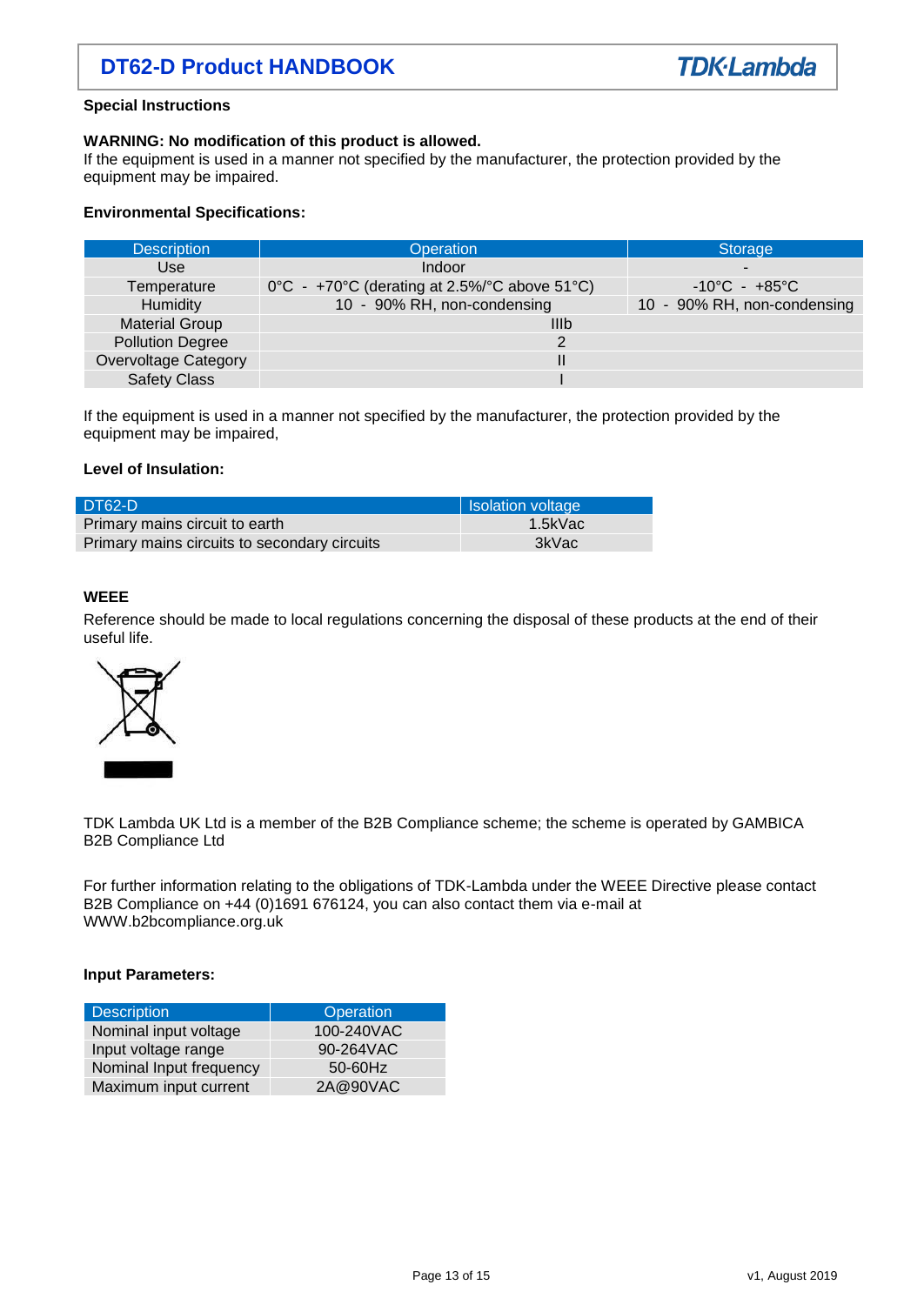

**Input Connections:**

Class I AC inlet (3 pin) IEC320-C14 (accepts IEC320-C13)



## **Output Parameters:**

| Output channel | Vout (V)          | Output<br>current (A) | <b>Maximum</b><br>power (W) |
|----------------|-------------------|-----------------------|-----------------------------|
| DT62PW050D     | 5                 | 8.0                   | 40                          |
| DT62PW080D     | 8                 | 5.0                   | 40                          |
| DT62PW120D     | $12 \overline{ }$ | 5.41                  | 65                          |
| DT62PW150D     | 15                | 4.33                  | 65                          |
| DT62PW190D     | 19                | 3.43                  | 65                          |
| DT62PW240D     | 24                | 2.71                  | 65                          |
| DT62PW360D     | 36                | 1.81                  | 65                          |
| DT62PW480D     | 48                | 1.36                  | 65                          |

## **Output Connections:**

Kycon KPPx-4P or equivalent.



## **The DC output cable:**

Type 1: 1050mm, 4C+1, UL2464, 18AWG Type 2: 1050mm, 1C+1, UL1571, 14AWG

#### **Safety Approvals:**

IEC/EN/UL60950-1

## **EMC Performance:**

CE, EN55032 class B

## **CE mark**.

CE marking when applied to any **DT62PW-xxx-D** product, indicates compliance with the Low Voltage Directive, Compliance with the EMC Directive and compliance with RoHS Directive